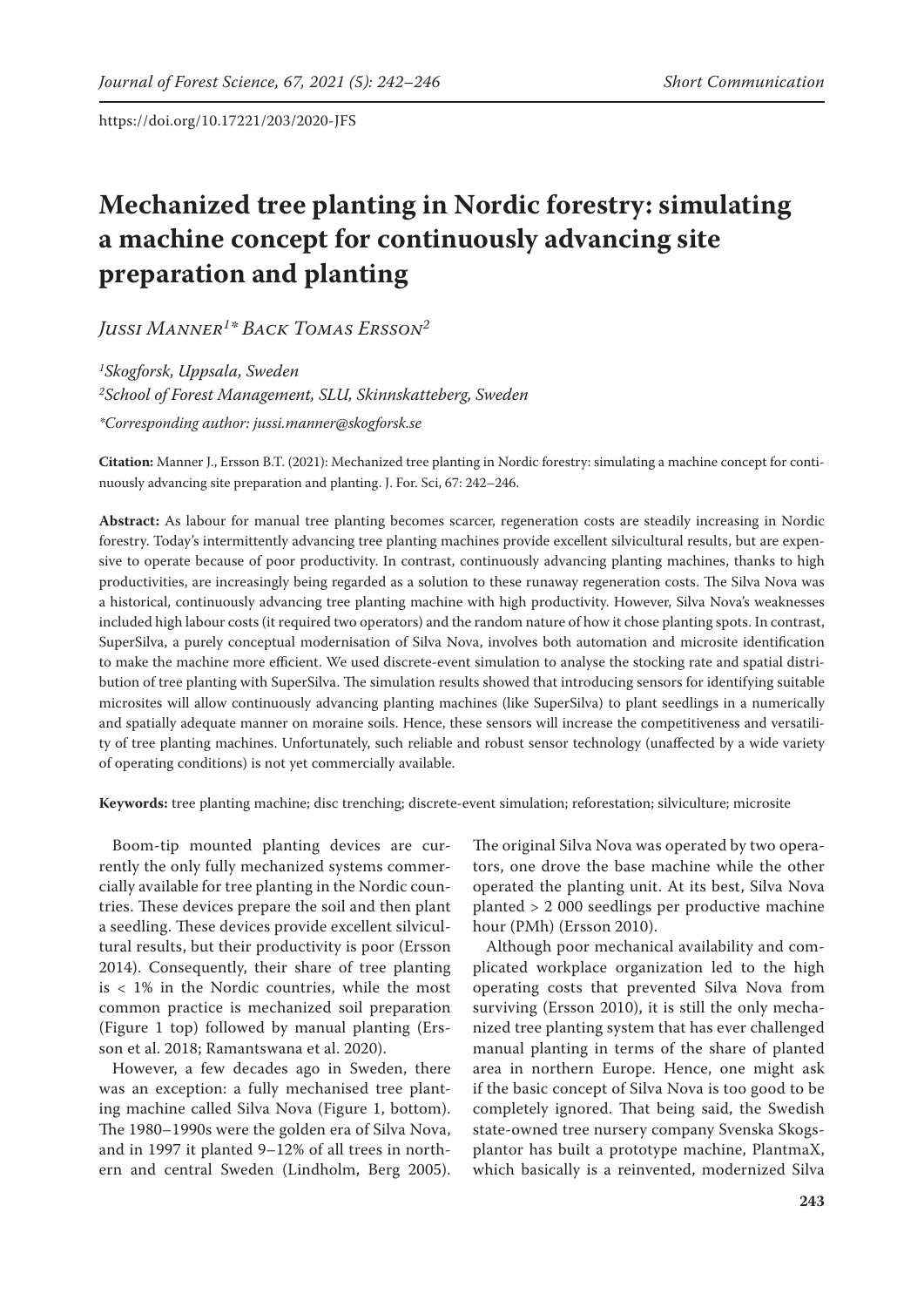

Figure 1. Site preparation with a 2-row disc trencher (top), and with the Midas disc trencher on the Silva Nova planting machine of the 1990s (bottom)

Nova (Ramantswana et al. 2020). However, in our view, certain improvements like planting spot detection and autonomous route finding are required to make continuously advancing tree planting machines (such as PlantmaX) more competitive.

We used the program packages ExtendSim AT (Version 9.2, 2019) and SAS (Version 9.4, 2019) to conduct a discrete-event simulation, in which a conceptual machine called SuperSilva was used to analyse the improvement potential of the "basic Silva Nova concept". To decrease operational costs, SuperSilva's planting unit was conceived to be fully automated and the whole machine to be operated by a single person. Further in the future, SuperSilva might even operate completely autonomously, e.g. following a given path (Ringdahl et al. 2011). Similarly to the original Silva Nova, SuperSilva is also equipped with chassismounted scarification arms for inverse soil preparation (Figure 1). The scarification discs invert the humus, which is then compacted by the rear tyres. Lastly, the planting arms plant seedlings in the newly inverted and compacted soil. Thus, the SuperSilva's basic configuration is similar to that of the original Silva Nova.

Moreover, we added a traditional 2-row disc trencher (hereafter "TradTrencher") as a reference system in our simulation model. Although TradTrencher's output is not directly comparable with SuperSilva's output, TradTrencher provides our simulation model with a reference and connects the simulation outcomes better with current silvicultural practices. The objectives of this study were to analyse (*i*) the silvicultural potential and (*ii*) the productivity potential of the conceptual SuperSilva tree planting machine. The hypothesis of the study was that SuperSilva is capable of adequately planting seedlings according to Swedish forest regulations.

# **MATERIAL AND METHODS**

**Simulation model.** Because SuperSilva is completely conceptual and no direct data was available, we were required to determine its functionality in an often simplified manner. Based on Hallonborg et al. (1995), we set SuperSilva's top travelling speed under completely obstacle-free conditions to 10, 15 or 20 m·min<sup>-1</sup> depending on a productivity scenario (low, basic and high). Because Super-Silva does not have an extra operator commanding the planting arms, combined with the ambition to increase the planting quality compared to that of the original Silva Nova, SuperSilva's top travelling speed was set below the level of the original Silva Nova. Based on Ersson et al. (2017), TradTrencher was simulated with only one travelling speed of 55 m $\cdot$ min<sup>-1</sup>.

A 0.15-m impulse was the basic unit of our simulation model. For SuperSilva, an obstacle-free impulse took 0.45, 0.6 or 0.9 s, and for TradTrencher it took  $\sim$  0.164 s. The distance travelled during one impulse was consistently 0.15 m irrespective of the system. Hence, the time consumed (in seconds) during a given period was expressed as 0.45*n*, 0.6*n*, 0.9*n* (SuperSilva) and ⁓ 0.164*n* (TradTrencher), where *n* is the number of impulses in that period. Similarly, the total distance travelled (in metres) during a given period depended on the number of impulses, i.e. generally 0.15*n*.

Having defined the distance travelled and the time required to travel that distance, we established the travelling speed as a relationship between distance and time. For SuperSilva, the travelling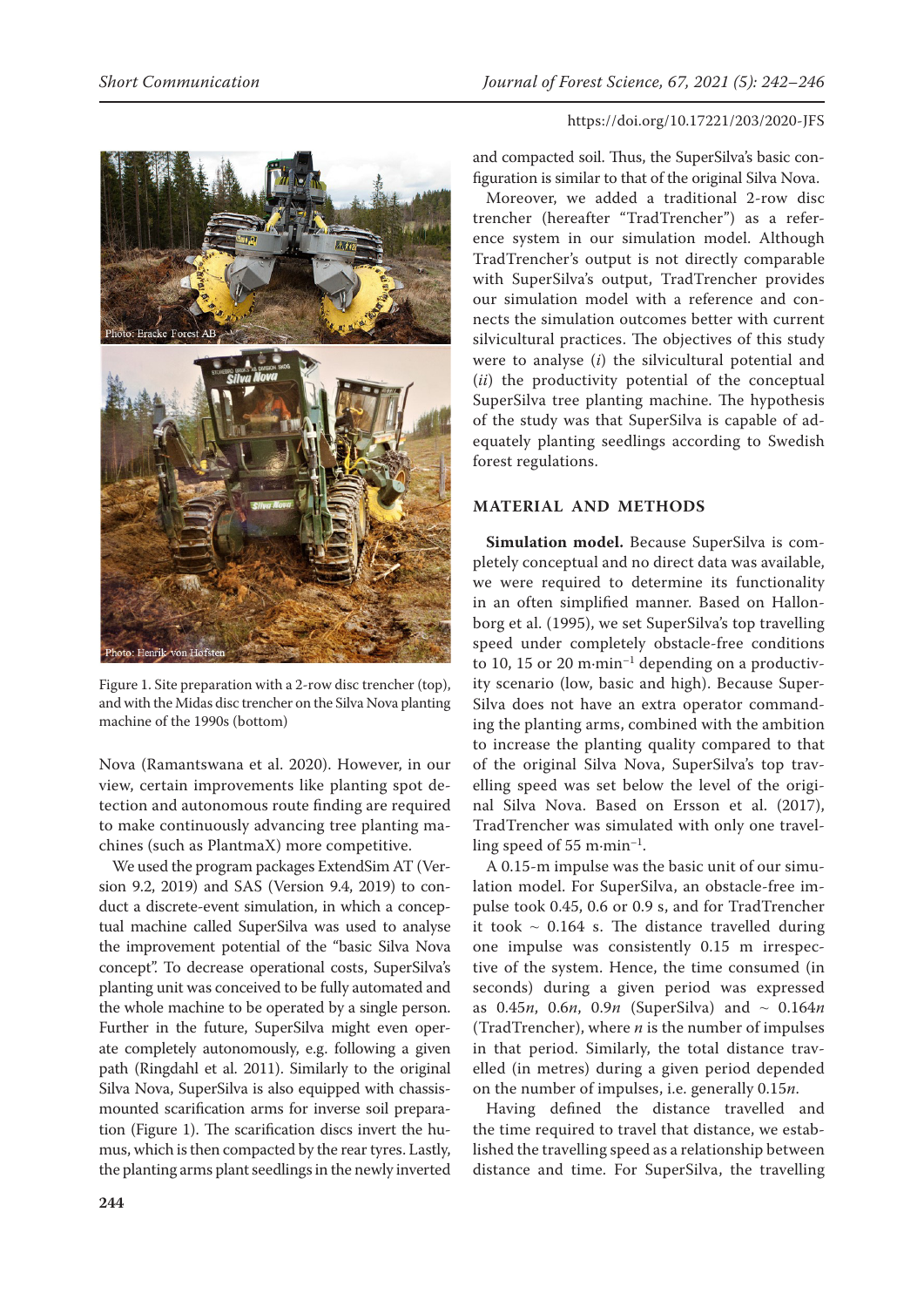speeds (from low to high productivity scenarios) were 0.15 m  $\times$  (0.9 s)<sup>-1</sup>, 0.15 m  $\times$  (0.6 s)<sup>-1</sup>, and 0.15 m  $\times$  (0.45 s)<sup>-1</sup>, or interchangeably 10 m·min<sup>-1</sup>, 15 m·min–1 and 20 m·min–1, respectively. Meanwhile, the travelling speed of TradTrencher was  $0.15 \text{ m} \times (0.164 \text{ s})^{-1}$  or correspondingly 55 m·min<sup>-1</sup>.

To make the simulation more realistic, a random number generator, based on the sampling by Larsson (1976), defined some of the impulses as obstacles. Obstacles could be either stones or stumps. Each obstacle was the same size and covered the whole furrow laterally. The probability of each impulse being obstacle-free was 0.7. Obstacles affected work in different ways. Each time a trenching disc hit an obstacle, a time penalty was added on the regular impulse time. For SuperSilva, the penalty was  $0.2$  s-impulse<sup>-1</sup>, and for TradTrencher, it was 0.1 s·impulse<sup>-1</sup>. Thus, we considered SuperSilva to be more sensitive to obstacles than TradTrencher. Because of the time penalties, obstacles decreased travelling speed. Obstacles also affected the silvicultural results (more precisely, the length of the microsites and the distance between the planting spots or planted seedlings).

An acceptable microsite required that a minimum number of obstacle-free impulses would be generated. Based on the authoritative simulation models of Andersson et al. (1977), we assumed that the minimum number of impulses for SuperSilva was 5, giving a minimum microsite length of 0.75 m  $(5 \times 0.15 \text{ m})$ . Meanwhile, for TradTrencher, the assumed corresponding length was 0.45 m  $(3 \times 0.15 \text{ m})$ . Each microsite length included a constant gap of 0.3 m  $(2 \times 0.15 \text{ m})$  which was the distance necessary before the discs could start producing the next planting spot. Moreover, the probability of 5 subsequent impulses being ob-

| System       | Productivity<br>scenario | Average<br>travelling speed<br>$(m \cdot min^{-1})$ | Average time<br>consumption<br>$(h \cdot ha^{-1})$ <sup>a</sup> | Average number<br>of seedlings planted<br>and/or planting spots<br>created |                    | Median distance between<br>the seedlings or planting<br>spots within a row $(m)^b$ |
|--------------|--------------------------|-----------------------------------------------------|-----------------------------------------------------------------|----------------------------------------------------------------------------|--------------------|------------------------------------------------------------------------------------|
|              |                          |                                                     |                                                                 | ( <i>n</i> ·ha <sup>-1</sup> )                                             | $(n \cdot h^{-1})$ |                                                                                    |
| SuperSilva   | low                      | 8.9                                                 | 4.70                                                            | 1699                                                                       | 362                | 2.33(1.35; 5.10)                                                                   |
|              | basic                    | 12.6                                                | 3.31                                                            |                                                                            | 514                |                                                                                    |
|              | high                     | 15.9                                                | 2.61                                                            |                                                                            | 650                |                                                                                    |
| TradTrencher | basic                    | 39.5                                                | 1.06 <sup>c</sup>                                               | 3 0 6 5                                                                    | 2 9 0 3            | 1.35(1.2; 2.25)                                                                    |

Table 1. Simulation results

stacle-free was  $0.7<sup>5</sup>$ , and for 3 impulses  $0.7<sup>3</sup>$ . The criteria between the systems differed because we considered manual tree planters to be more efficient than automated planting units at locating planting spots. Finally, to avoid successive seedlings being planted too close to each other, some additional criteria were applied. Based on Hallonborg et al. (1995), the minimum distance between the centre points of successive planting spots for SuperSilva was assumed to be  $1.35$  m  $(9 \times 0.15$  m). Meanwhile, for TradTrencher, the corresponding minimum distance was assumed to be 1.2 m  $(8 \times 0.15 \text{ m})$ .

### **RESULTS AND DISCUSSION**

When studying our time consumption and silvicultural results, readers should remember that SuperSilva both prepares the soil and plants seedlings. In contrast, TradTrencher only prepares the soil, with the actual regeneration occurring later on, either naturally (seed fall), through sowing (direct seeding), or by manual tree planting.

SuperSilva's average travelling speed was 60– 78% slower than TradTrencher's speed depending on a productivity scenario (Table 1). Similarly, Super-Silva needed 147–345% more time to treat a hectare than TradTrencher did. SuperSilva planted on average 362–650 seedlings·PMh–1, while TradTrencher created 2 903 planting spots·PMh–1 (which is 347–703% more). Indeed, TradTrencher created > 3 000 acceptable planting spots per hectare. Slightly over 60% of these planting spots were 1.2–1.5 m from their closest row-wise neighbour, and ca 30% were 1.65– 2.4 m (Figure 2). This practically means that manual planters can choose the best planting spots among several ones, allowing for a relatively even seedling distribution without any empty (seedling-free) areas.

<sup>a</sup>Calculated with 2 m row spacing, i.e. 4 m working width; <sup>b</sup>10<sup>th</sup> and 90<sup>th</sup> percentiles in parentheses; <sup>c</sup>TradTrencher only prepares the soil; the time consumption of manual tree planting is ca 10 h·ha–1 (Hallongren et al. 2014)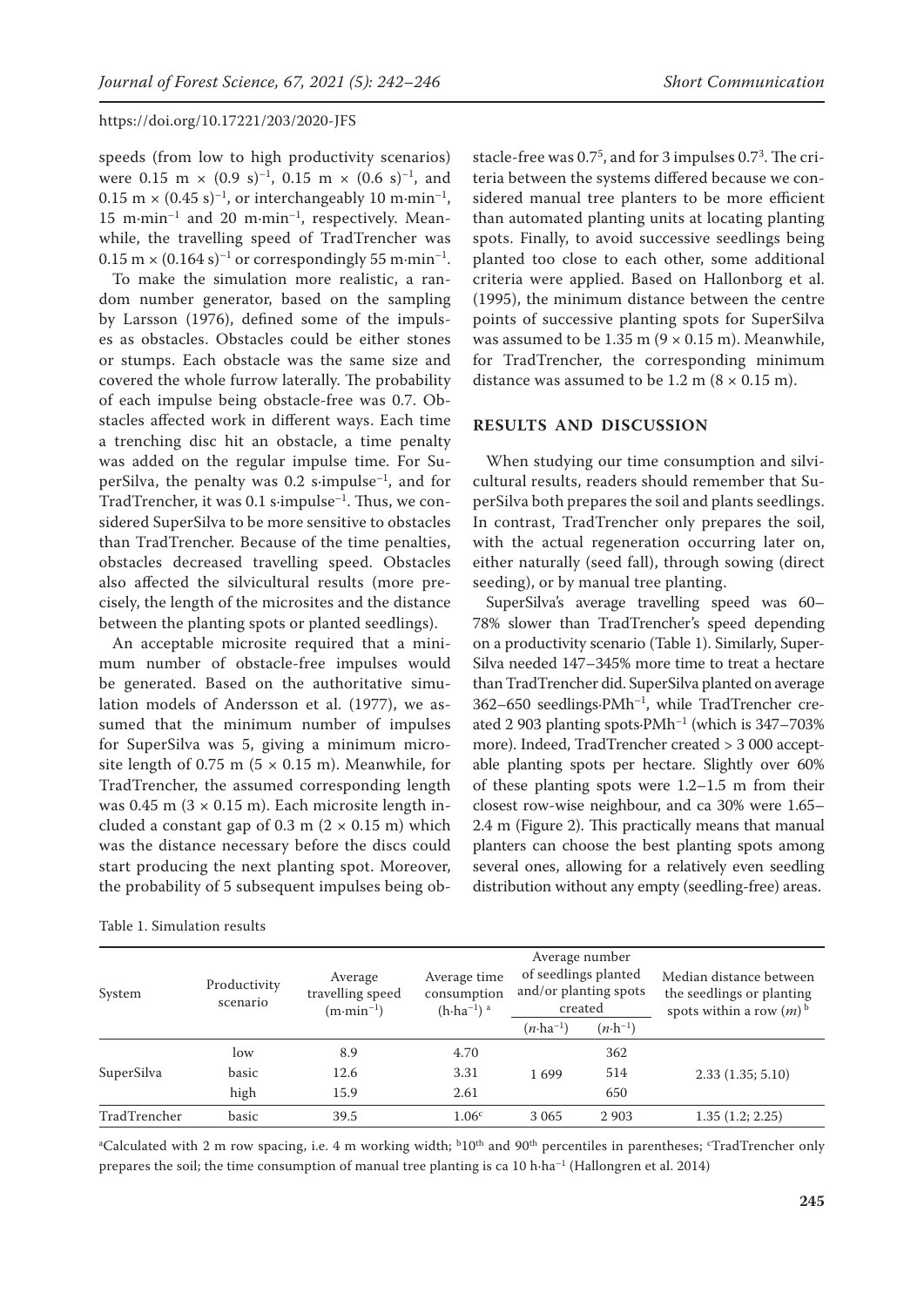

Figure 2. Frequency distribution of row-wise distances (spacing, in m) between successive planting spots for TradTrencher (left) and between successive planted seedlings for SuperSilva (right)

SuperSilva planted ca  $1700$  seedlings $\cdot$ ha<sup>-1</sup>, which is somewhat less than the standard Swedish practice of planting ca 2 000 seedlings·ha–1 (Table 1). Nevertheless, this result is completely in line with the latest research which has found that the economically optimal number of planted seedlings is 1 000–1 500 per ha depending on the site fertility (Krekula et al. 2018). That being said, most blocks reached the traditional target of ca 2 000 seedlings·ha–1. As indicated by the median distance between successive seedlings together with the corresponding 10<sup>th</sup> and 90th percentiles, SuperSilva's seedling distribution was positively skewed (Figure 2). Indeed, slightly over 50% of the seedlings were planted within the range of 1.35–2.55 m from their closest row-wise neighbour, ca 30% within the range of 2.7–3.9 m, and ca 15% within the range of 4.05–7.50 m (Figure 2). The  $10^{th}$  percentile (1.35 m), which also equalled the minimum distance of this study, is shorter than the traditional spacing of ca 2 m (Table 1). But the minimum distance of this study was chosen based on scientific literature. According to Salminen and Varmola (1993), Davidsson (2002) and Lundqvist and Elfving (2010), seedlings can be planted relatively close to one another (ca 1 m) without any significant growth losses.

However, SuperSilva tended to leave notable large gaps, up to  $\sim 35$  m<sup>2</sup>, without any planted seedlings at all (no data shown). In Fennoscandia, particularly after soil preparation, these gaps will be regenerated naturally with especially deciduous trees, creating mixed forests. Despite the fact that mixed forests are preferable for many reasons over monocultures

(Jonsson et al. 2019), the interaction of seedling density and spatial distribution must not be ignored. Even if neither low seedling density nor irregular seedling distribution alone pose a risk, combined together they might produce poor quality regenerations. Hence, the simulated seedling distribution of SuperSilva might be relatively sensitive to various threats (e.g. browsing, insect predation, or frost injuries) which occasionally affect planted stands. Basically, a stand with relatively few, unevenly distributed seedlings withstands seedling losses poorly because there are fewer "extra" seedlings nearby benefiting from lower competition as the stand thins out. Row spacing is a way of addressing this issue. *Ceteris paribus*, reducing the row spacing (from the currently applied 2 m) enables increasing distances between the seedlings within rows, or alternatively increasing seedling density and generally reducing the occurrence of gaps without seedlings. However, one major disadvantage of decreasing the inter-row spacing is that it increases the time consumption of soil preparation and planting (Bjurulf, Westerberg 1992).

We consciously chose relatively easy working conditions because it is a sound presumption that the mechanization of tree planting starts on sites with relatively low stoniness. That was the case with today's intermittently advancing planting machines like the Bracke Planter (von Hofsten 1993) and M-Planter (Rantala et al. 2009). In the future, if more advanced sensor technology is available, mechanized planting might also be a feasible alternative on more stony sites.